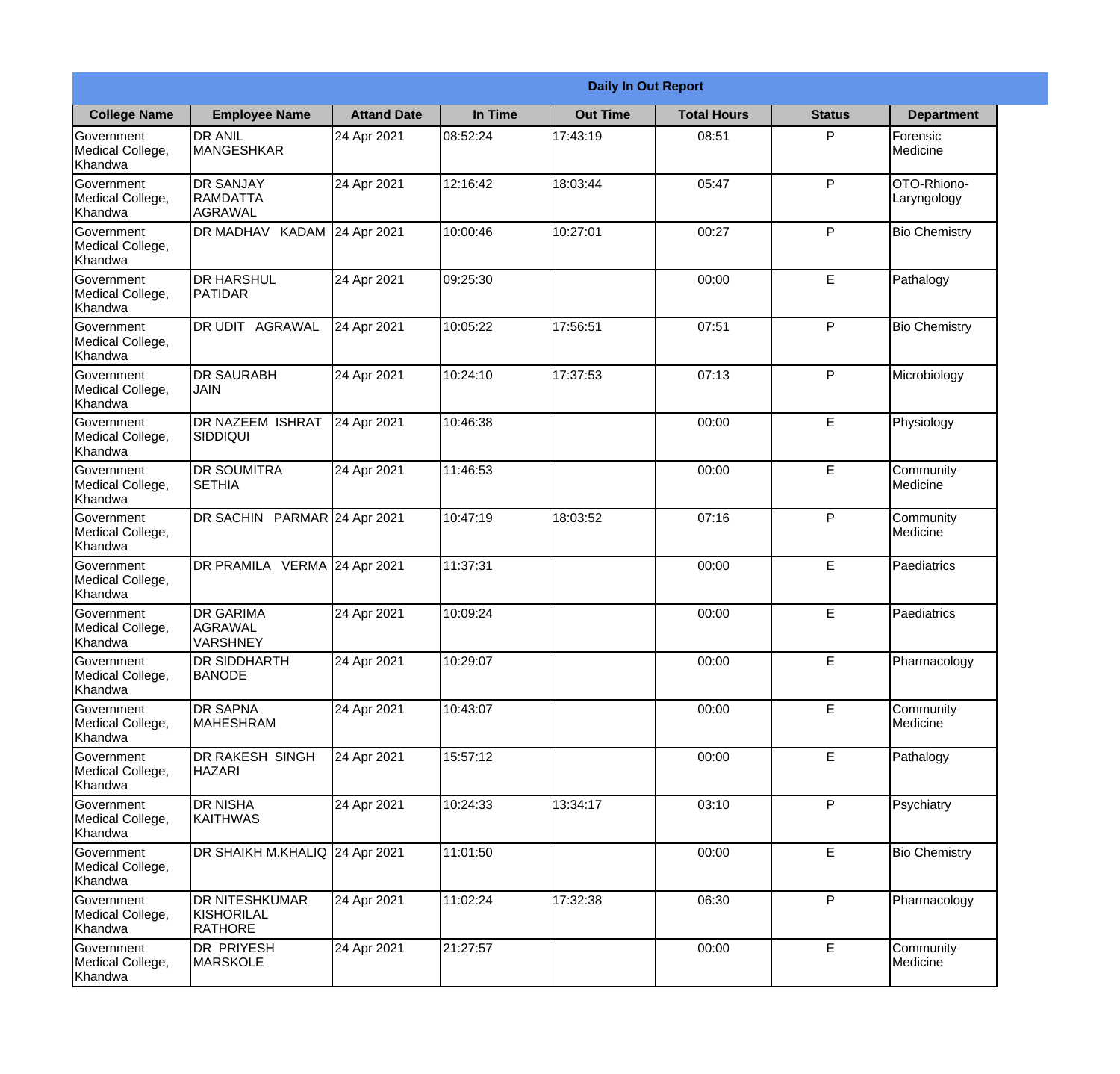| <b>Designation</b>                  | <b>Category</b>     |
|-------------------------------------|---------------------|
| Assistant Professor   Para Clinical |                     |
| Professor                           | Clinical            |
| Assistant Professor   Non Clinical  |                     |
| Assistant Professor   Para Clinical |                     |
| Associate Professor Non Clinical    |                     |
| Associate Professor   Para Clinical |                     |
| Professor                           | <b>Non Clinical</b> |
| Assistant Professor   Para Clinical |                     |
| Assistant Professor   Para Clinical |                     |
| Professor                           | Clinical            |
| Associate Professor Clinical        |                     |
| Associate Professor   Para Clinical |                     |
| Associate Professor   Para Clinical |                     |
| Professor                           | Para Clinical       |
| Assistant Professor                 | Clinical            |
| Professor                           | Non Clinical        |
| Demonstrator/Tutor   Para Clinical  |                     |
| Associate Professor Para Clinical   |                     |

## **Daily In Out Report**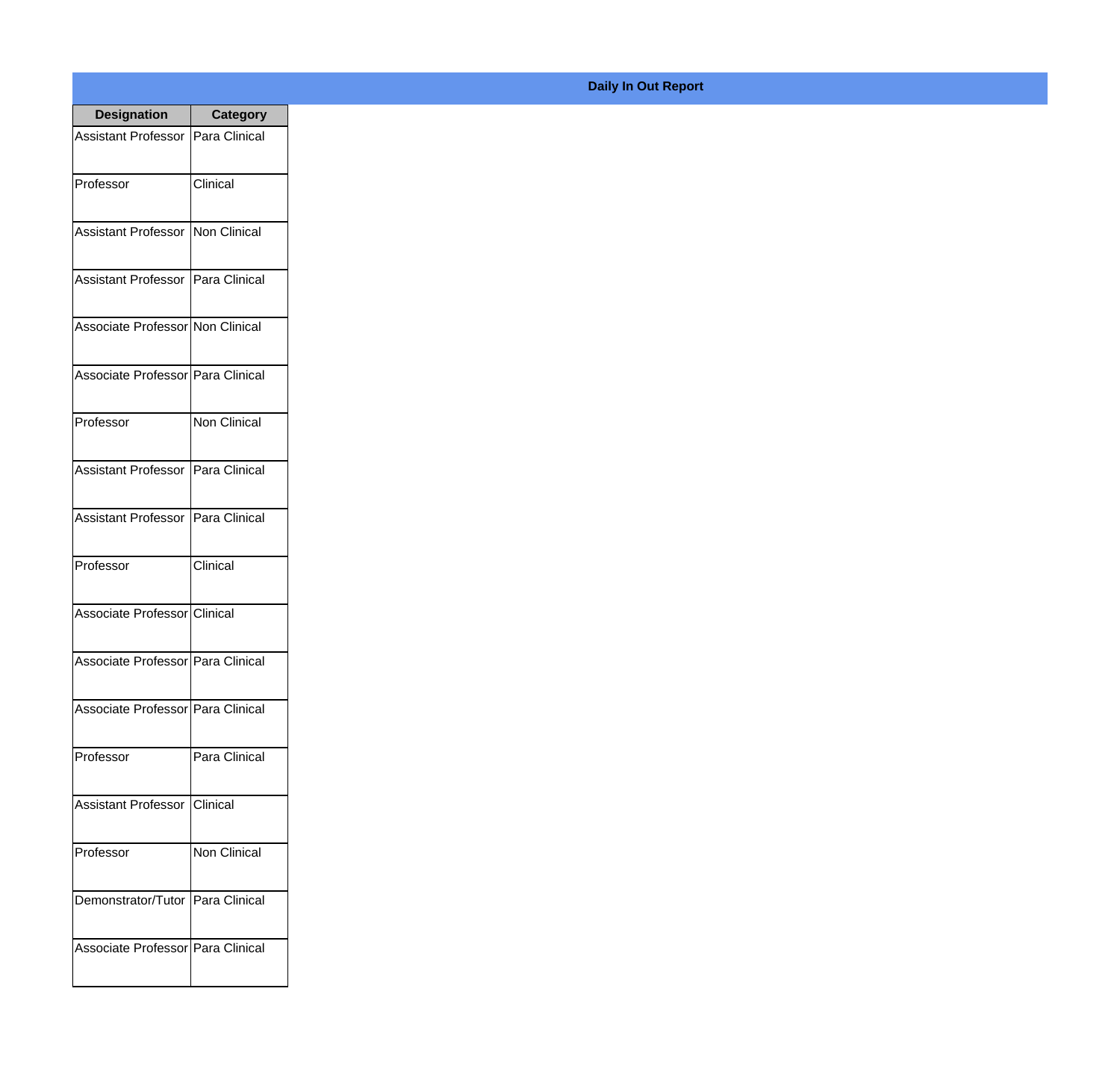|                                                  |                                           |             |          |          | <b>Daily In Out Report</b> |    |                                        |
|--------------------------------------------------|-------------------------------------------|-------------|----------|----------|----------------------------|----|----------------------------------------|
| <b>Government</b><br>Medical College,<br>Khandwa | <b>DR NISHA MANDLOI</b><br><b>IPANWAR</b> | 24 Apr 2021 | 10:22:35 | 16:09:51 | 05:47                      | P  | <b>Obstetrics &amp;</b><br>Gynaecology |
| Government<br>Medical College,<br>Khandwa        | IDR JITENDRA<br>IAHIRWAR                  | 24 Apr 2021 | 11:07:30 |          | 00:00                      | E. | Pathalogy                              |
| <b>Sovernment</b><br>Medical College,<br>Khandwa | <b>IDR MUKTESHWARI</b><br>IGUPTA          | 24 Apr 2021 | 17:34:13 |          | 00:00                      | E. | Pharmacology                           |
| <b>Sovernment</b><br>Medical College,<br>Khandwa | <b>RAY</b><br><b>IDR YASHPAL</b>          | 24 Apr 2021 | 14:45:52 |          | 00:00                      | E. | Anatomy                                |
| Government<br>Medical College,<br>Khandwa        | <b>WAGHMARE</b><br><b>IRENU</b>           | 24 Apr 2021 | 16:45:37 |          | 00:00                      | E. | Community<br>Medicine                  |